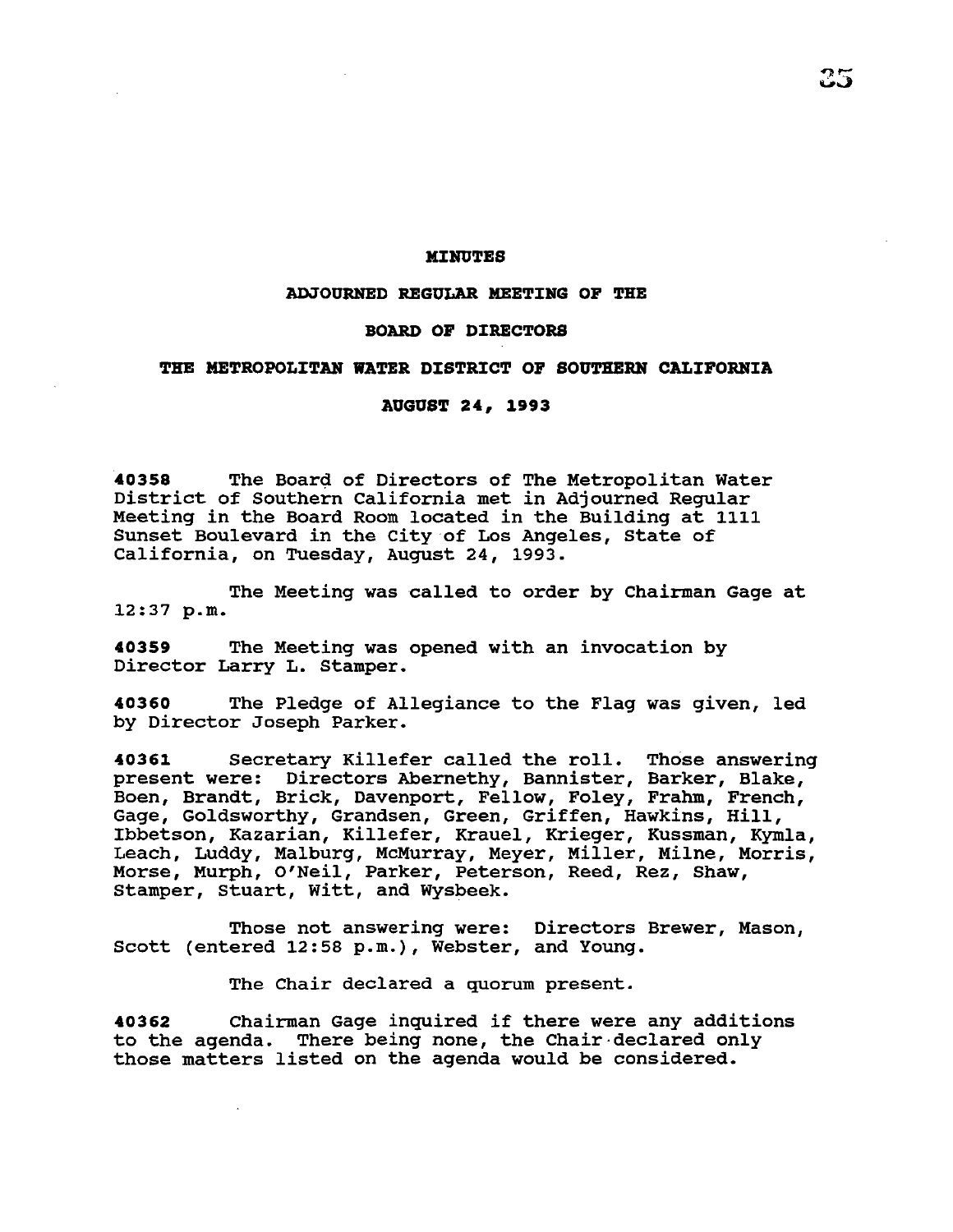**40363** Chairman Gage invited members of the public to address the Board on matters within the Board's jurisdiction.

Jules Kimmett, Chairman, Concerned Citizens of Burbank, expressed concern that the public is limited to three minutes to discuss issues being considered by the Board.

In connection with Agenda Item 8-6, the San Joaquin Reservoir Improvement Project, support for the installation of the floating cover alternative was expressed by:

LeAnne Mader, aide to Assemblywoman Doris Allen Ed Fawcett, Executive Director of the Costa Mesa Chamber of Commerce Mary Urashima, Public Affairs supervisor, Mesa

Consolidated Water District Fred Gilbert, member of the South Coast Water District

Advisory Committee

Roy Andreen, President of Mesa Del Mar Homeowners Association

Hank Panion, elected Director on the Board of Mesa Consolidated Water District

Director Scott took his seat at 12:58 p.m.

Speaking to Agenda Item N, RFP No. 047, Permanent Headquarters Preferred Candidate Recommendations, were:

Roy Willis, representing the Community Redevelopment Agency of Los Angeles, urged the Board to select a site for Metropolitan's permanent headquarters located within the City of Los Angeles. He assured the Board that his agency will cooperate and offer whatever assistance is necessary to ensure this matter will move forward expeditiously.

Harold Jensen, Chairman, Metropolitan Structures, the managing partner of California Plaza Development, described the benefits of Three California Plaza as the site for Metropolitan's permanent Headquarters Building.

Stan Michota of The Michota/Stewart Partnership, protested bringing the RFP process to conclusion; stating that the Cal Plaza proposal is nonresponsive to RFP No. 047, and must be rejected. Mr. Michota pointed out the advantages to Metropolitan of the South Park site.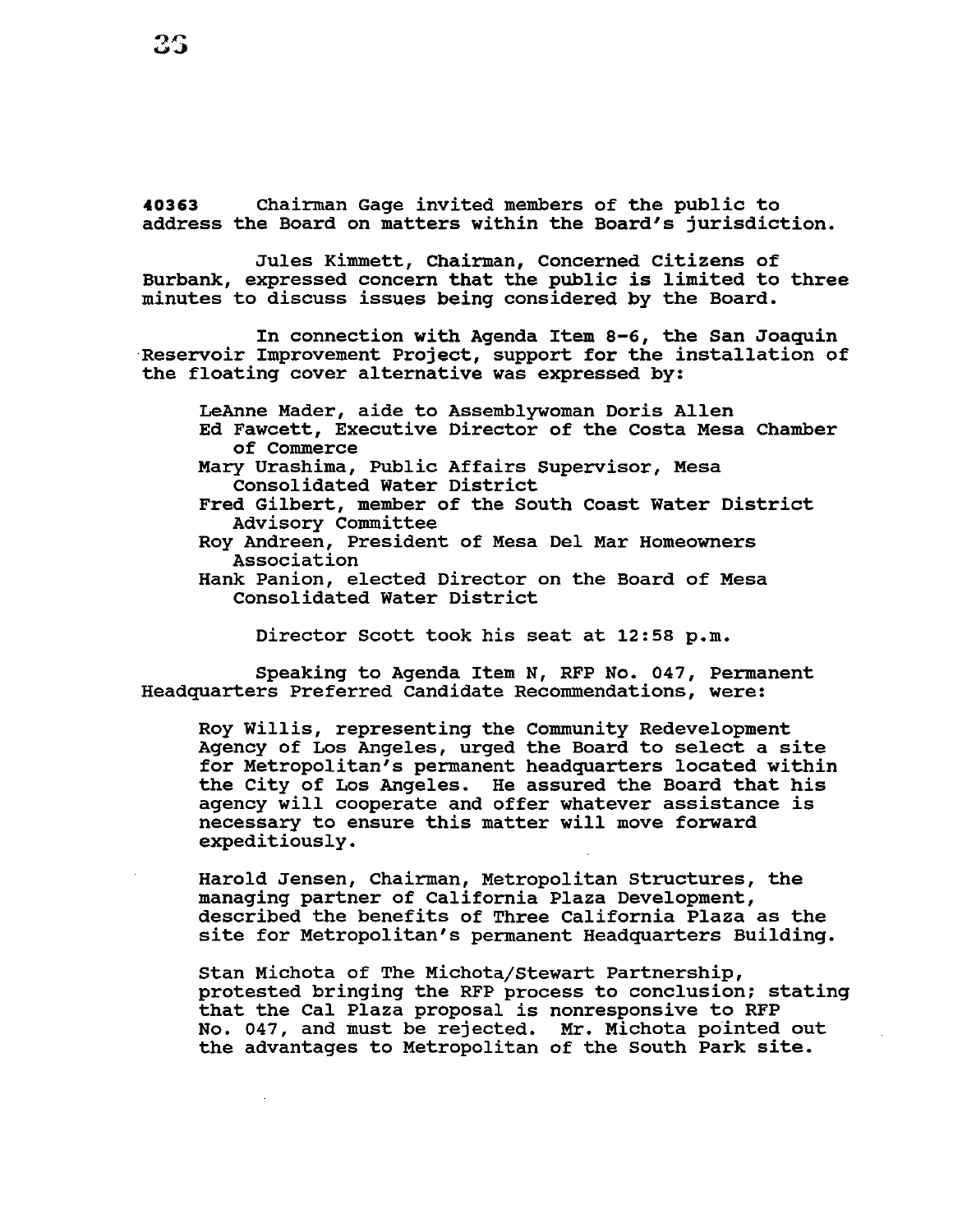Steven Hess, representing catellus Development Corporation, stated the Union Station site will be developed to represent the future of Los Angeles, and urged favorable consideration of that site by the Board.

William s. Seelig, President, Institute of Human Engineering Services, Inc., introduced Robert H. Finch, Chairman of Citizens for Water and Power in North America, Inc., former Lieutenant Governor of the State of California, who spoke in support of the proposal for a North American Water Transport System.

**40364** There being no objection, the Chair ordered the reading of the Minutes of July 13, 1993, dispensed with, a copy having been mailed to all Directors.

Director Kussman moved, seconded by Director Stuart and carried, that the foregoing Minutes be approved as mailed.

**40365** Chairman Gage received and filed a Declaration from the Executive Secretary dated July 14, 1993, stating that she had posted the Notice of Adjournment of the Board of Directors Meeting of August 10, 1991, at 12:30 p.m. to August 24, 1993 at 12:30 p.m.

**40366** The General Counsel's letter dated June 29, 1993, was presented, transmitting the credentials evidencing the appointment by Central Basin Municipal Water District of Gary A. Morse as one of its representatives on Metropolitan's Board for an indefinite term, replacing Douglas w. Ferguson, who retired.

**40367** General Counsel Taylor reported the credentials had been examined and found legally sufficient.

The Chair ordered the credentials, together with the General Counsel's letter, received and filed.

The Chair reported that the Oath of Office had been previously administered to Mr. Morse by Executive Secretary Dorff, Notary Public, and ordered the oath filed.

Director Malburg introduced Mr. Morse to the Board.

**40368** Vice Chairman Miller moved, seconded by Director Blake and carried, approving the recommendation of the Executive Committee that Director Morse be assigned to the Land and the Legal and Claims Committees.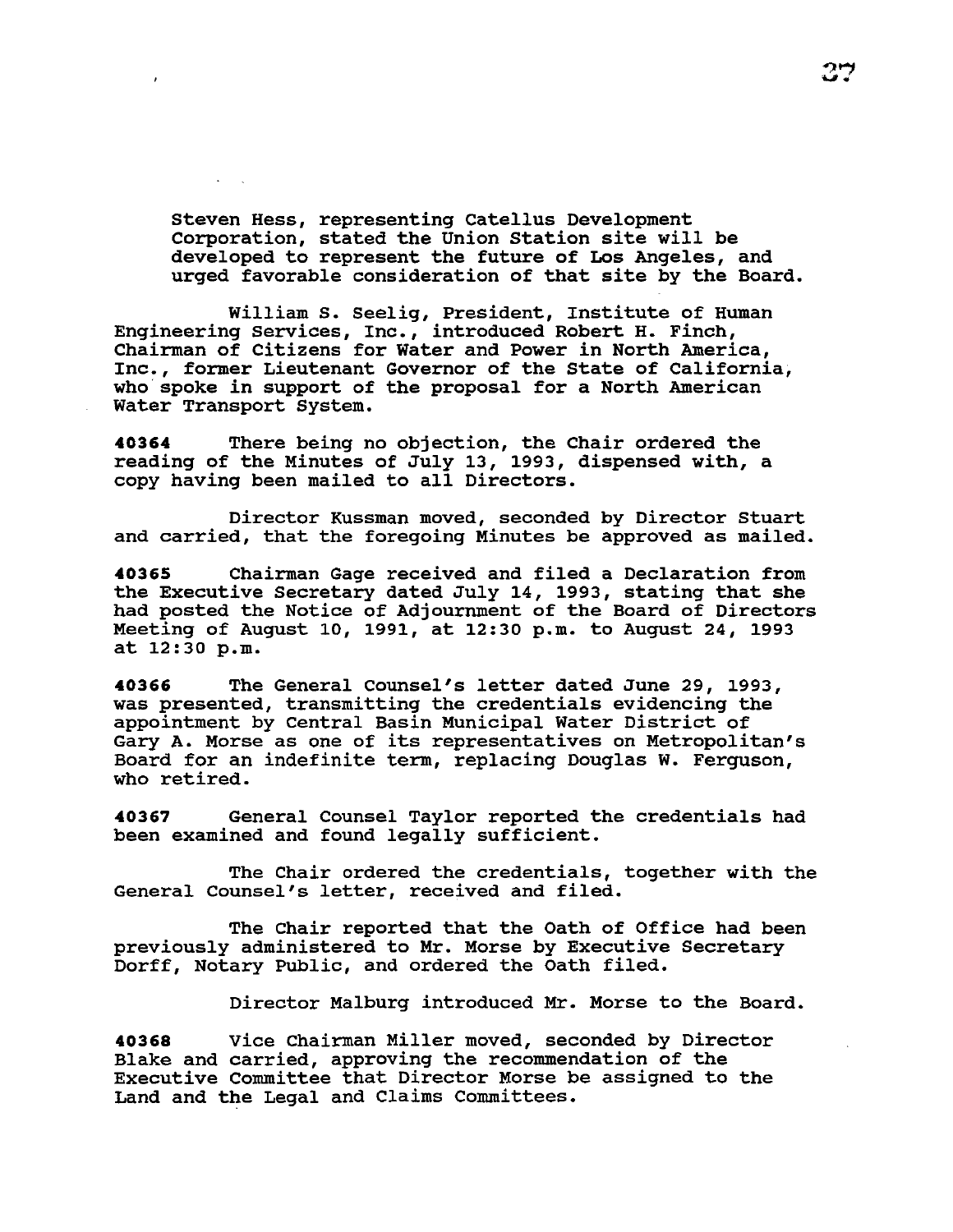**40369** Chairman Gage announced that he has appointed Directors Meyer and Peterson to the Special Audit Committee to Directors meyer and reterson to the special Addit Committee (<br>fill the existing vacancies. He reported Director Leach has riff the carbonny vacancies. He reported britector Beach is appointed as his replacement.

**40370** Chairman Gage presented to Mrs. Laura Garthe a Memorial Resolution in honor of the memory of former Director John Garthe, who had represented the City of Santa Ana on Metropolitan's Board from November 8, 1977, to July 9, 1991.

**40371** Chairman Gage presented a Commendatory Resolution to former Director Herbert H. stickney, who had represented San Diego county water Authority on Metropolitan's Board from November 14, 1989, to April 13, 1993.

**40372** Director Stuart moved, seconded by Director Hill and carried, granting the request of a sixty-day leave of absence for Director Dwight F. French, commencing September 15, 1993.

**40373** Vice Chairman Miller moved, seconded by Director Shaw and carried, adjourning the Board Meeting regularly scheduled for September 14, 1993, without transaction of business, to 12:30 p.m. on Tuesday, September 21, 1993, with most committees meeting on Monday, September 20, 1993.

**<sup>40374</sup>**A letter from the General Manager dated August 19, 1993, was presented, reporting that the original Certificates of the County Auditors for the six counties in which areas of the District lie are on file in the Office of the Controller, certifying the fiscal year 1993-94 assessed valuations of all property used for calculating Metropolitan's tax. There being no objection, Chairman Gage ordered the tabulations transmitted with the foregoing letter from the General Manager setting forth the assessed valuations, percentage participation, and vote entitlement of member public agencies of The Metropolitan Water District of Southern California, as of August 24, 1993, based on certificates of assessed valuation of property taxable by Metropolitan for fiscal year 1993-94, as submitted by the various County Auditors, be filed, spread on the Minutes, and that the Executive Secretary be directed to send a copy to each absent Director and to each member public agency.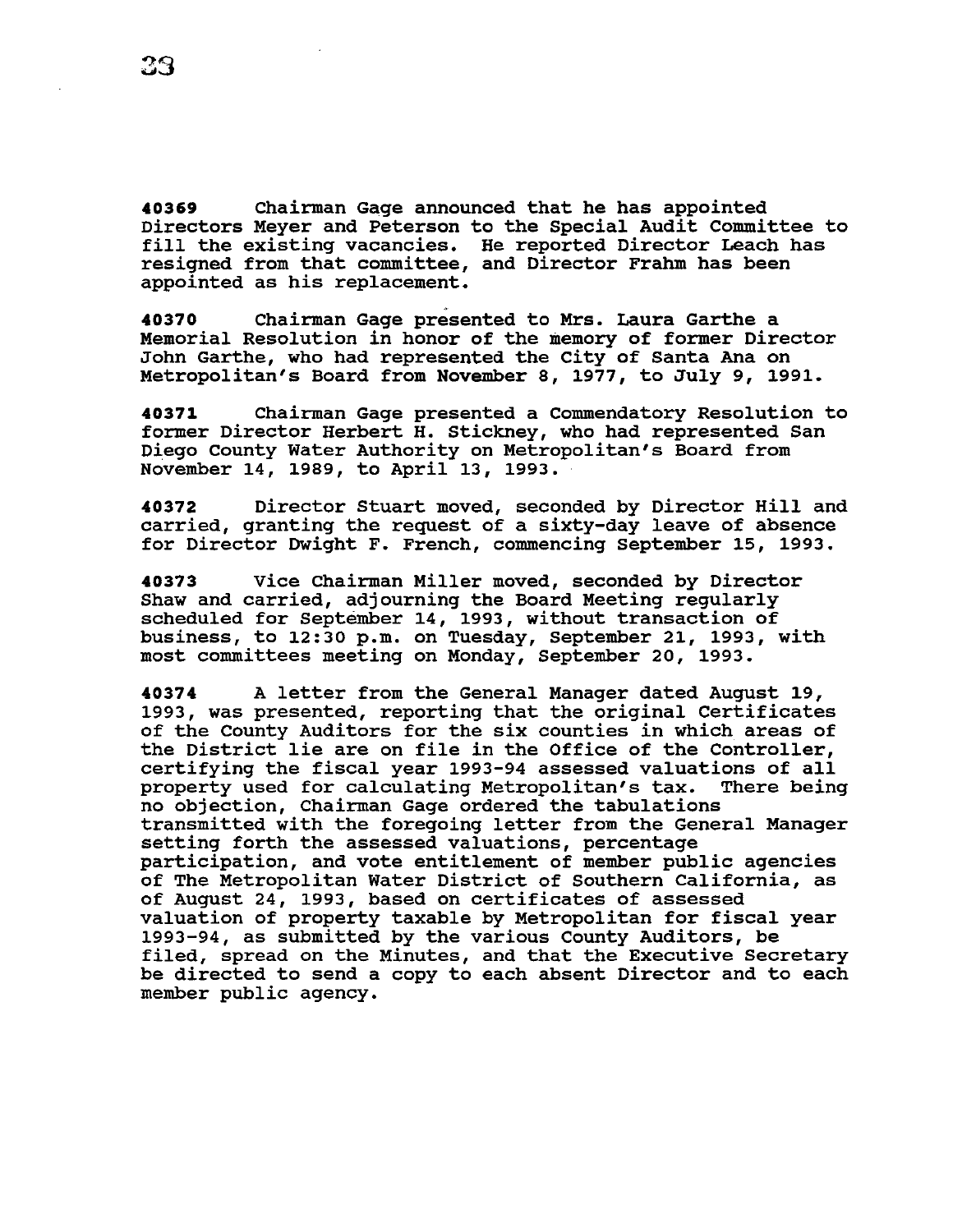# Assessed Valuations, Percentage Participation, and vote Entitlement of Member Public Agencies of The Metropolitan water District of Southern California as of August 24, 1993

|                          | <b>Assessed Valuation</b> |                |             |
|--------------------------|---------------------------|----------------|-------------|
|                          | Amount                    | Percent        | Vote        |
|                          | <b>Certified</b>          | of Total       | Entitlement |
|                          |                           |                |             |
| Anaheim                  | \$15,700,746,838          | 1.81           | 1,570       |
| Beverly Hills            | 8,975,332,107             | 1.04           | 898         |
| Burbank                  | 8,057,805,208             | 0.93           | 806         |
| Calleguas MWD            | 29,760,209,115            | 3.44           | 2,976       |
| Central Basin MWD        | 54,401,768,927            | 6.28           | 5,440       |
| Chino Basin MWD          | 31, 194, 936, 060         | 3.60           | 3,119       |
| Coastal MWD              | 25,905,525,077            | 2.99           | 2,591       |
| Compton                  | 1,493,579,676             | 0.17           | 149         |
| Eastern MWD              | 18,925,454,254            | 2.18           | 1,893       |
| Foothill MWD             | 4,835,567,388             | 0.56           | 484         |
| Fullerton                | 6,626,355,031             | 0.77           | 663         |
| Glendale                 | 10,693,465,957            | 1.23           | 1,069       |
| Las Virgenes MWD         | 8,224,402,274             | 0.95           | 822         |
| Long Beach               | 18,824,216,599            | 2.17           | 1,882       |
| Los Angeles              | 191, 120, 120, 903        | 22.07          | 19,112      |
| MWD of Orange            |                           |                |             |
| County                   | 110,931,233,962           | 12.81          | 11,093      |
| Pasadena                 | 8,562,302,598             | 0.99           | 856         |
| San Diego County         |                           |                |             |
| Water Authority          | 131, 342, 012, 870        | 15.17          | 13,134      |
| San Fernando             | 716,620,583               | 0.08           | 72          |
| San Marino               | 1,690,009,737             | 0.20           | 169         |
| Santa Ana                | 11,211,836,920            | 1.29           | 1,121       |
| Santa Monica             | 9,436,634,458             | 1.09           | 944         |
| Three Valleys MWD        | 23,950,897,767            | 2.77           | 2,395       |
| Torrance                 | 11,265,745,361            | 1.30           | 1,127       |
| Upper San Gabriel        |                           |                |             |
| Valley MWD               | 33,719,353,290            | 3.89           | 3,372       |
| West Basin MWD           | 62,428,005,172            | 7.21           | 6,243       |
| Western MWD              | 26,054,929,743            | 3.01           | 2,605       |
|                          |                           |                |             |
| TOTAL ASSESSED           |                           |                |             |
| <b>VALUATIONS WITHIN</b> |                           |                |             |
| <b>DISTRICT</b>          | <u>\$866,049,067,875</u>  | <u> 100.00</u> | 86,605      |
|                          |                           |                |             |

The above valuations include only those which have been certified by the County Auditors, in accordance with Section 305 of the Metropolitan Water District Act, statutes of 1969, as amended. The certified valuations have been reduced to reflect Homeowners' Property Exemptions and do not include areas excluded from the District.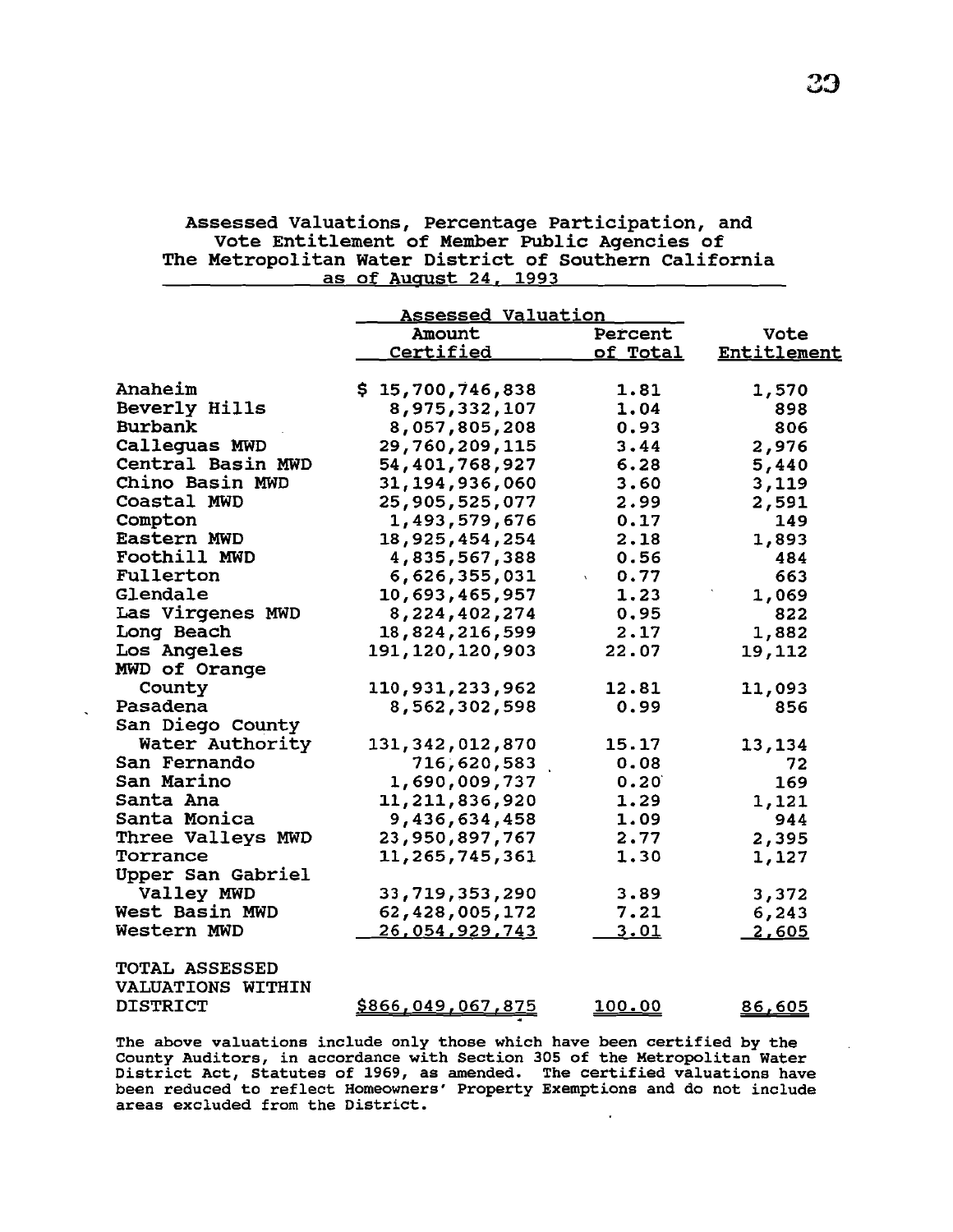40375 Finance and Insurance Committee Vice Chairman Green moved, seconded by Director Kymla, that the Board adopt Resolution 8413 transmitted with the General Manager's letter dated August 19, 1993, which fixes Metropolitan's secured property tax rate for its purposes for fiscal year 1993-94 at .0089 percent of assessed valuations (the same rate as for fiscal year 1992-93) and the unsecured rate at .0089 percent, together with the various tax rates for annexation charges due Metropolitan, thereby producing a total levy of \$92,205,626 which, together with an allocation estimated at \$6,179,770 from countywide taxes on utilities, resulting in projected net tax revenues of \$86,467,569, after allowing for estimated delinquencies, allocations for redevelopment agencies and adjustments for supplemental tax collections and prior years tax collections, said Resolution entitled:

## A RESOLUTION LEVYING TAXES FOR THE FISCAL YEAR COMMENCING JULY 1 1 1993 AND ENDXHG JUNE *30* <sup>1</sup>1994 FOR THE PURPOSES OF THE METROPOLITAN WATER DISTRICT OF SOUTHERN CALIFORNIA

Chairman Gage called for a vote on the motion.

The following is a record of the vote on the motion:

Ayes: Anaheim (Dir. Kazarian, 1,570 votes), Burbank (Dir. stamper, 806 votes), Calleguas Municipal Water District (Dirs. Grandsen and Miller, 2,976 votes), Central Basin Municipal Water District (Dirs. Ibbetson, Malburg, and Morse, 5,440 votes), Chino Basin Municipal Water District (Dirs. French and Hill, 3,119 votes), Coastal Municipal Water District (Dirs. Killefer and McMurray, 2,591 votes), Compton (Dir. Murph, 149 votes), Eastern Municipal Water District (Dir. Boen, 1,893 votes), Foothill Municipal water District (Dir. O'Neil, 484 votes), Fullerton (Dir. Blake, 663 votes), Glendale (Dir. Rez, 1,069 votes), Las Virgenes Municipal Water District (Dir. Peterson, 822 votes), Long Beach (Dir. Meyer, 1,882 votes), Los Angeles (Dirs. Abernethy, Brandt, Gage, Green, Kussman, Luddy, Scott, and Shaw, 19,112 votes), Municipal Water District of Orange County (Dirs. Bannister, Davenport, Foley, Kymla, and Witt, 11,093 votes), Pasadena (Dir. Brick, 856 votes), San Diego County Water Authority (Ayes: Dirs. Frahm, Griffen, Krauel, Leach, and Parker. Absent: Dir. Mason. 13,134 votes), San Fernando (Dir. Wysbeek, 72 votes), San Marino (Dir. Morris, 169 votes), Santa Monica (Dir. Reed, 944 votes), Three Valleys Municipal Water District (Dir. Milne, 2,395 votes), Upper San Gabriel Valley Municipal Water District (Dirs. Fellow and Hawkins, 3,372 votes), West Basin Municipal Water District (Dirs. Barker, Goldsworthy, and stuart, 6,243 votes), Western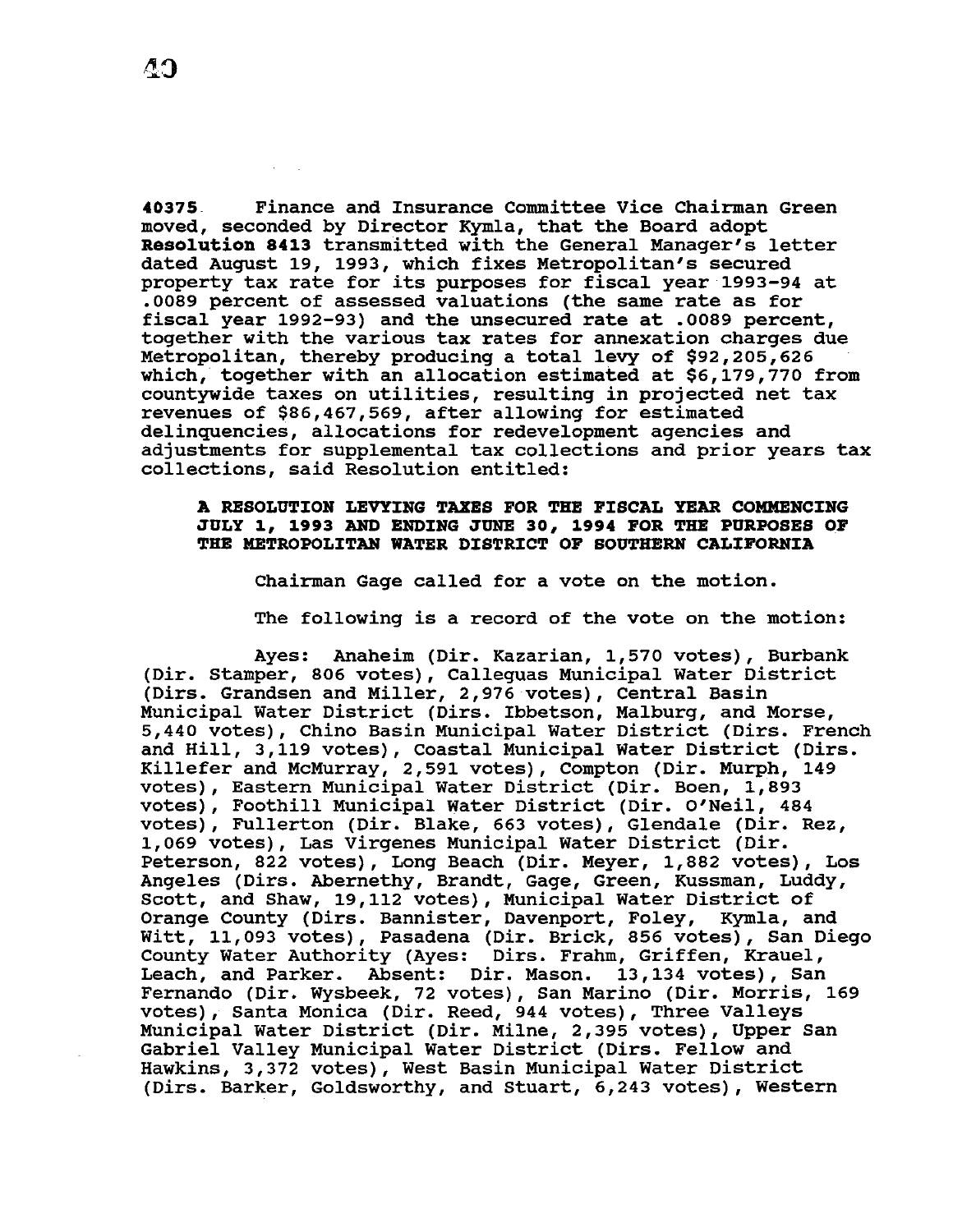Municipal Water District of Riverside County (Dir. Krieger, 2,605 votes). Total 83,459 votes. 2,605 votes). Total 83,459 votes.

Noes: None.

Abstains: None.

Absent: Beverly Hills (Dir. Webster, 898 votes), Santa Ana *(Dir.* Young, 1,121 votes), Torrance (Dir. Brewer, Total  $3,146$  votes.

The Chair declared **Resolution 8413** adopted by a unanimous vote of the Board.

**40376** Director Ibbetson moved, seconded by Vice Chairman Blake and carried, amending Section 2416 of the Administrative Code to read as set forth in Attachment A to Chairman Gage's letter dated July 26, 1993, thereby changing the regular meeting time of the Executive Committee from 9:00 a.m. to 9:30 a.m.

**40377** Chairman Gage announced that Agenda Items P-1, matter of potential litigation; and 8-9, to authorize the General Counsel to settle the eminent domain action titled Metropolitan Water District v. Cornerstone Properties, Inc., et al., Riverside County SCC No. 224988, have been withdrawn.

**40378** At 1:40 p.m., pursuant to Government Code Sections 54956.8 and 54956.9, Chairman Gage called the Meeting into executive session to consider Agenda Items:

- L. Least Cost Planning for Interim Office Space and the Board Room.
- N. Permanent Headquarters Preferred Candidate Recommendations.
- o. Legal issues arising out of space problems.
- 8-8 Proposed settlement of pending litigation regarding Garvey Reservoir Restoration Project.
- 8-10 Acquisition of Domenigoni Valley Reservoir Properties 144-001-153 and 155 -- Victoria Bell, Ltd./Ramona Hills.

At  $2:45$  p.m., the Chair called the Meeting into open session.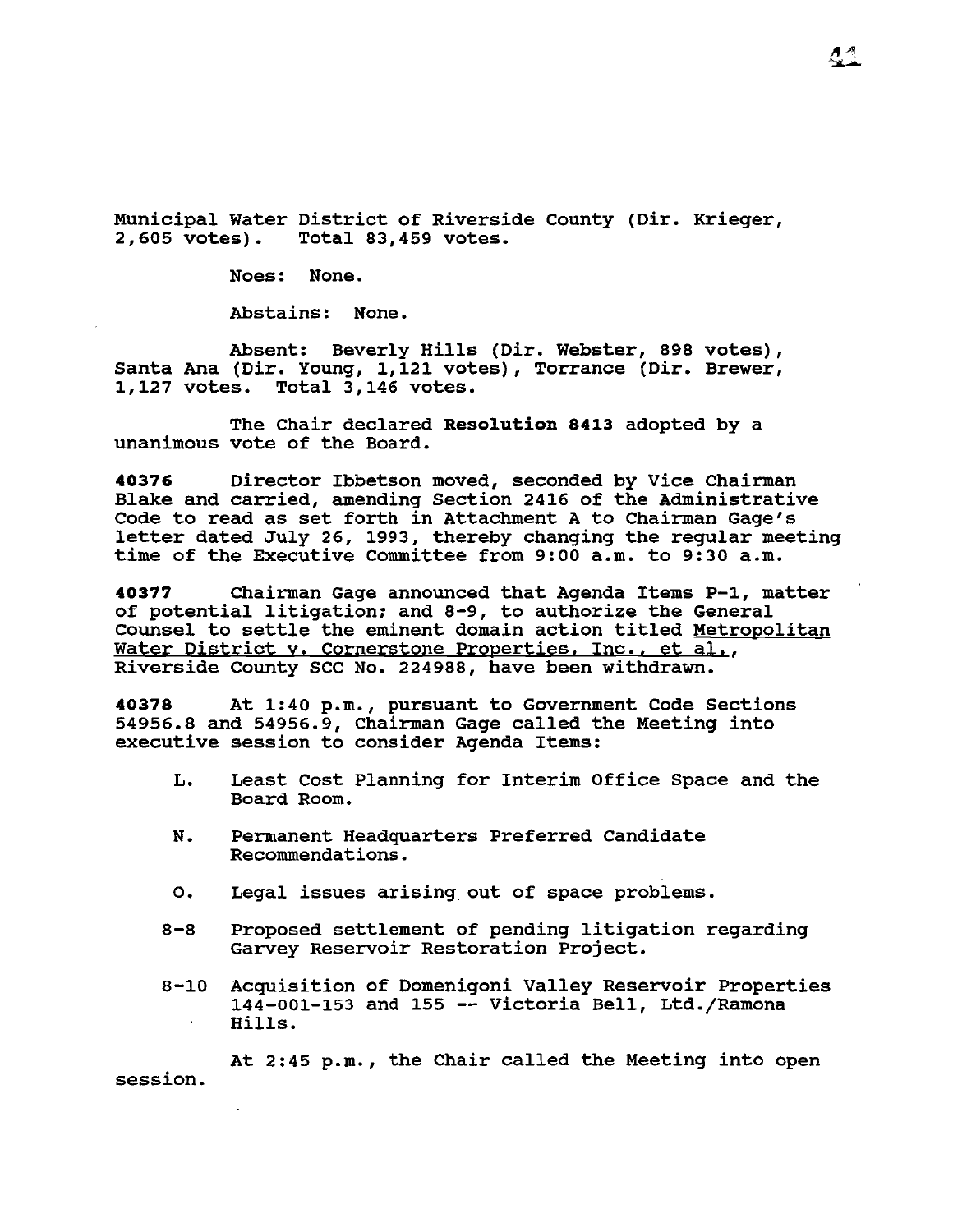Chairman Gage reported the actions taken in executive session as follows:

Item L: Approved the recommendations contained in the General Manager's letter dated August 19, 1993, regarding least cost planning for interim office space and the Board Room, thereby:

- 1. Authorizing the General Manager to enter into negotiations to secure approximately 50,000 rentable square feet of office space, within walking distance of Two Cal Plaza, in an amount not to exceed \$7.5 million, plus incidental expenses. This lease/ sublease is to be coterminous with Metropolitan's existing direct lease of Two California Plaza space;
- 2. Maintaining the Board Room at the existing Sunset location, initiate the LAFD actions required-to-date and continue discussions with LAFD staff to determine additional activities necessary for compliance with the life/safety order;
- 3. Maintaining the fleet and motor pool at the existing Beaudry/Alpine location.
- Item N. The Board selected the Union Station Site as the RFP No. 047 preferred proposal, rejecting any and all other proposals submitted in response to RFP No. 047;

Instructed staff to:

Notify the Union Station Site proponents that the proposal will be compared against the following alternatives:

An evaluation of the Times Mirror Square, a 10-acre existing facility, most of which is contained within a full city block bounded by Broadway, Spring, 1st and 2nd streets;

An evaluation of the Sunset Site's redevelopment potential including any necessary zoning or permit requirements to construct a 600,000 gross-square-foot facility as generally portrayed in "Scheme M";

An evaluation of the construction of a new facility on property currently owned by Metropolitan located near Arrow Highway within the City of La Verne; and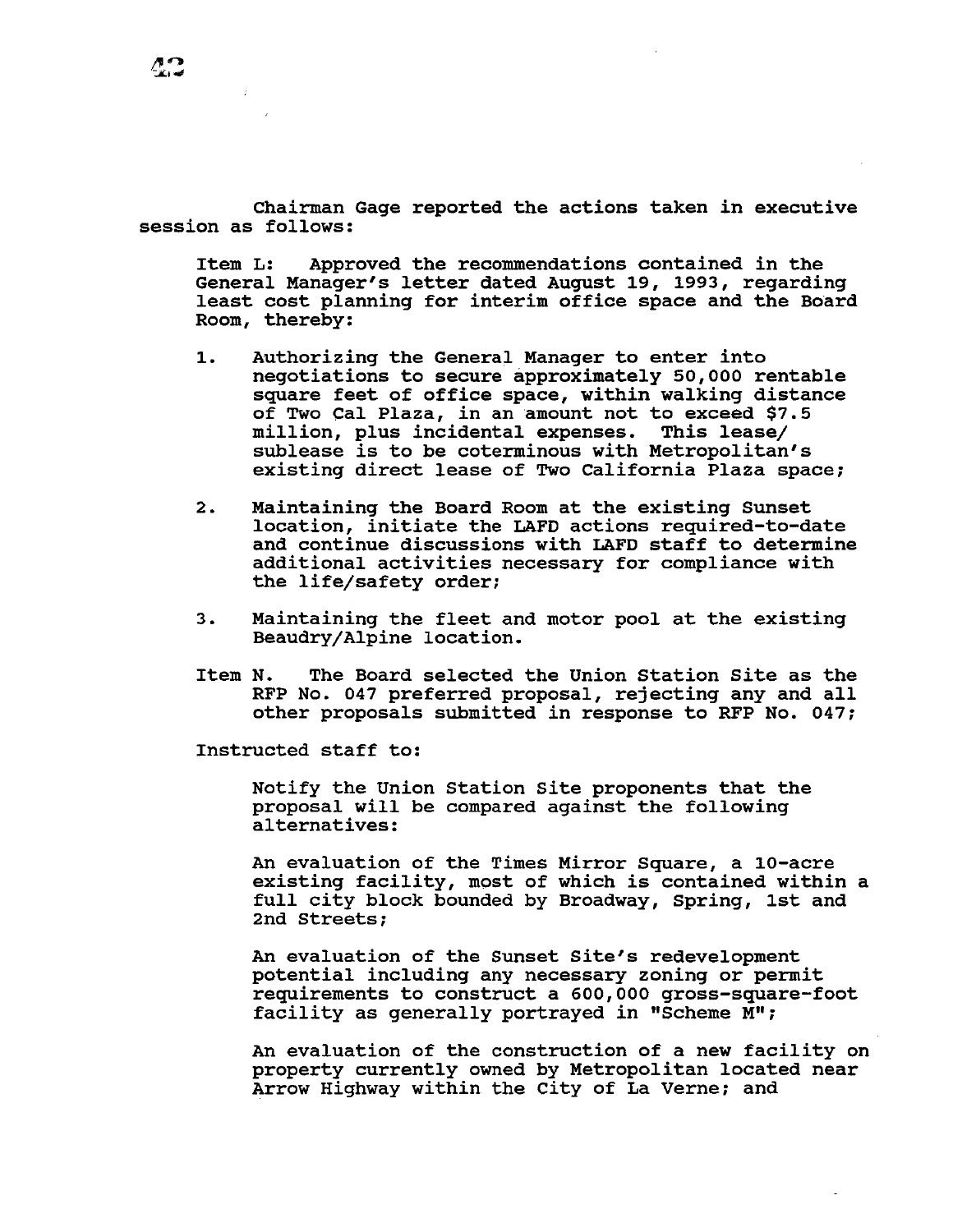Further directing the staff and the consultant evaluation team to investigate all of the foregoing options and report its findings with regard to the Times Mirror Square, the Sunset site and the Arrow Highway site to the Building Site Task Force and to the Board at its November Meeting.

Item 8-8: Approved the recommendation contained in the General Counsel's August 6, 1993, confidential letter in connection with the proposed settlement of pending litigation regarding Garvey Reservoir Restoration Project.

Item 8-10: Authorized the General Manager to purchase Parcels 144-001-153 and 155 in Domenigoni Valley in Riverside County, as recommended in his confidential letter dated July 26, 1993.

**40379** At 2:48p.m., there being no objection, the Chair called the Meeting into a fifteen-minute recess.

Directors Hawkins, Hill, Kussman, and Witt withdrew from the Meeting at 3:00 p.m.

The Chair reconvened the Meeting at 3:05 p.m.

**40380** Assistant General Manager Horne announced that before each Director are charts showing actual and projected water sales, costs, and expenditures for fiscal year 1993-94.

Assistant General Manager Balcerzak reported that the study of the practices and procedures of the Engineering and the Operations Divisions being conducted by the peer review group will be completed in September, with a written report to be submitted to the Blue Ribbon Task Force in October.

Assistant General Manager Georgeson reported that the Imperial Irrigation District Board had approved a draft agreement regarding the lining of the All American Canal. It is expected that this matter will be presented to the Board for action at its October Meeting, he said.

**40381** General Manager Wodraska reported that on his recent trip to Sacramento he was introduced on the Assembly floor and to the Senate, and had an opportunity to meet with a number of legislators, as well as members of the Executive Branch. He announced a two-day staff planning session is scheduled for october 22-23. Meetings have been held with staff at the various field locations, and tours of the member agencies' facilities are continuing, he advised. He requested Directors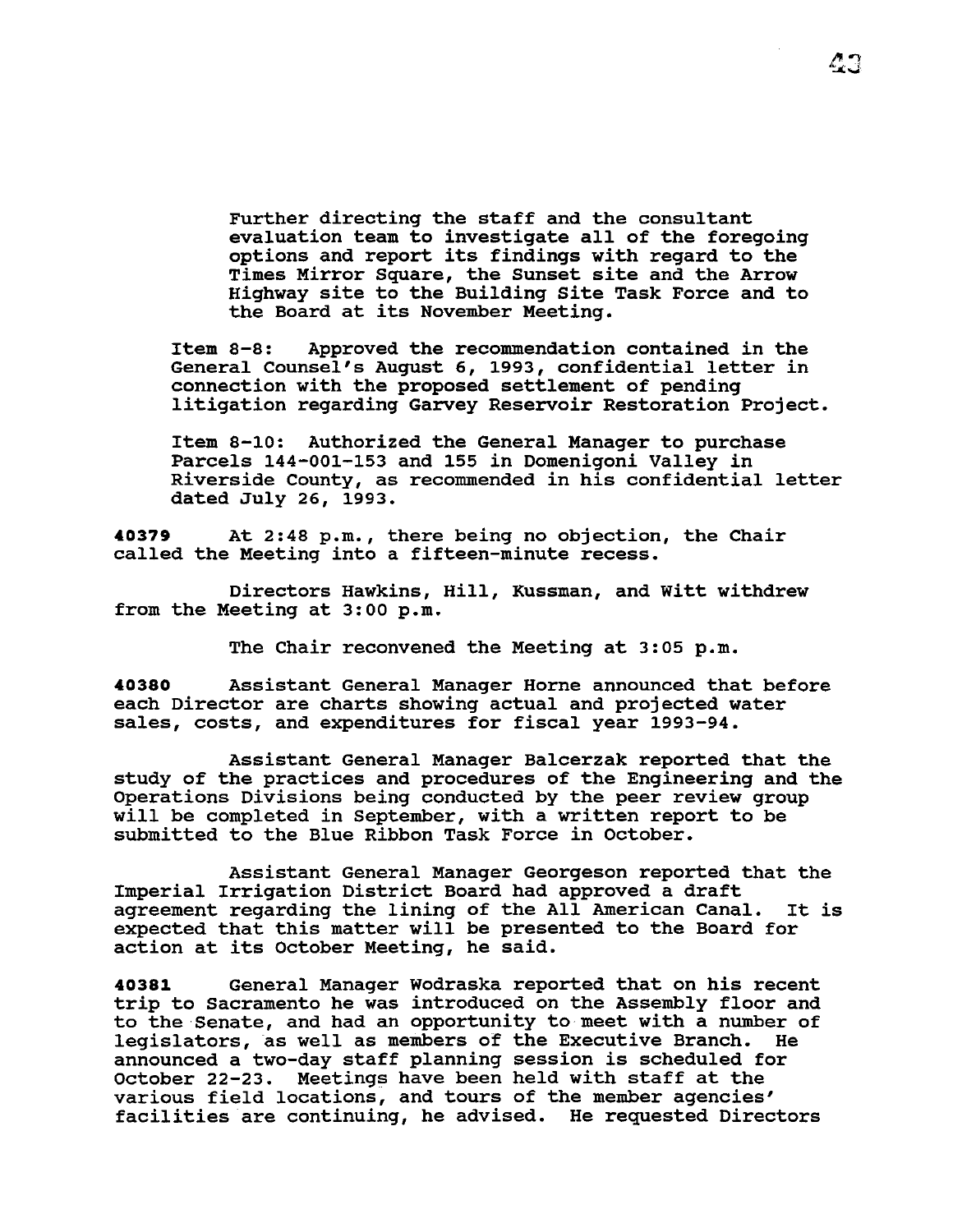reserve October 29-30 for the two-day Strategic Planning session, with the member agencies' general managers and Metropolitan staff participating. The Blue Ribbon Task Force is proceeding on schedule, with a report to be submitted to the Board at its January Meeting. A list of the current members of the Blue Ribbon Task Force and the committees on which they serve will be furnished to the Board, he said. He advised that serve will be furnished to the Board, he said. he will be meeting with the bond rating agencies in New York during the week of August 27. He identified his three top priorities: employee relations, headquarters building site, and the financial and rate structure.

**40382** General Counsel Taylor reported the General Manager will be testifying before the Civil Division of the Grand Jury which investigates and reports on agencies within the County and is conducted routinely. He advised that the City Council of Monterey Park, by a unanimous vote, approved the settlement<br>offered by the Board regarding the Garvey Reservoir. The Legal offered by the Board regarding the Garvey Reservoir. Department will be reviewing the procedures imposed by the EPA on Ozone/Peroxone regulations, advising that Director of Resources Means was instrumental in establishing negotiated rule making, which will result in a more reasonable standard for water quality.

Director Morris moved, seconded by Vice Chairman Barker, and the Board approved the Consent Calendar Items, **M.X. 40383** through **M.x. 40401,** as follows:

**40383** Authorized the General Manager to enter into an agreement with Riverside county, in an amount not to exceed \$500,000, to provide plan review, document processing, construction inspection, and General Plan Amendment processing services for the relocation of Newport Road, substantially in accordance with the terms of the General Manager's letter dated July 19, 1993, subject to the agreement being in form approved by the General Counsel.

**40384** Authorized the General Manager to (1) execute a contract with FMC Corporation for furnishing four dual-flow traveling screen assemblies, spare parts, and the services of a start-up engineer, if required by Metropolitan, for the inlet to Lake Skinner Bypass Pipeline No. 1, at the rate set forth in the proposal attached to the General Manager's letter dated July 27, 1993: and (2) reject all other bids after execution of the contract.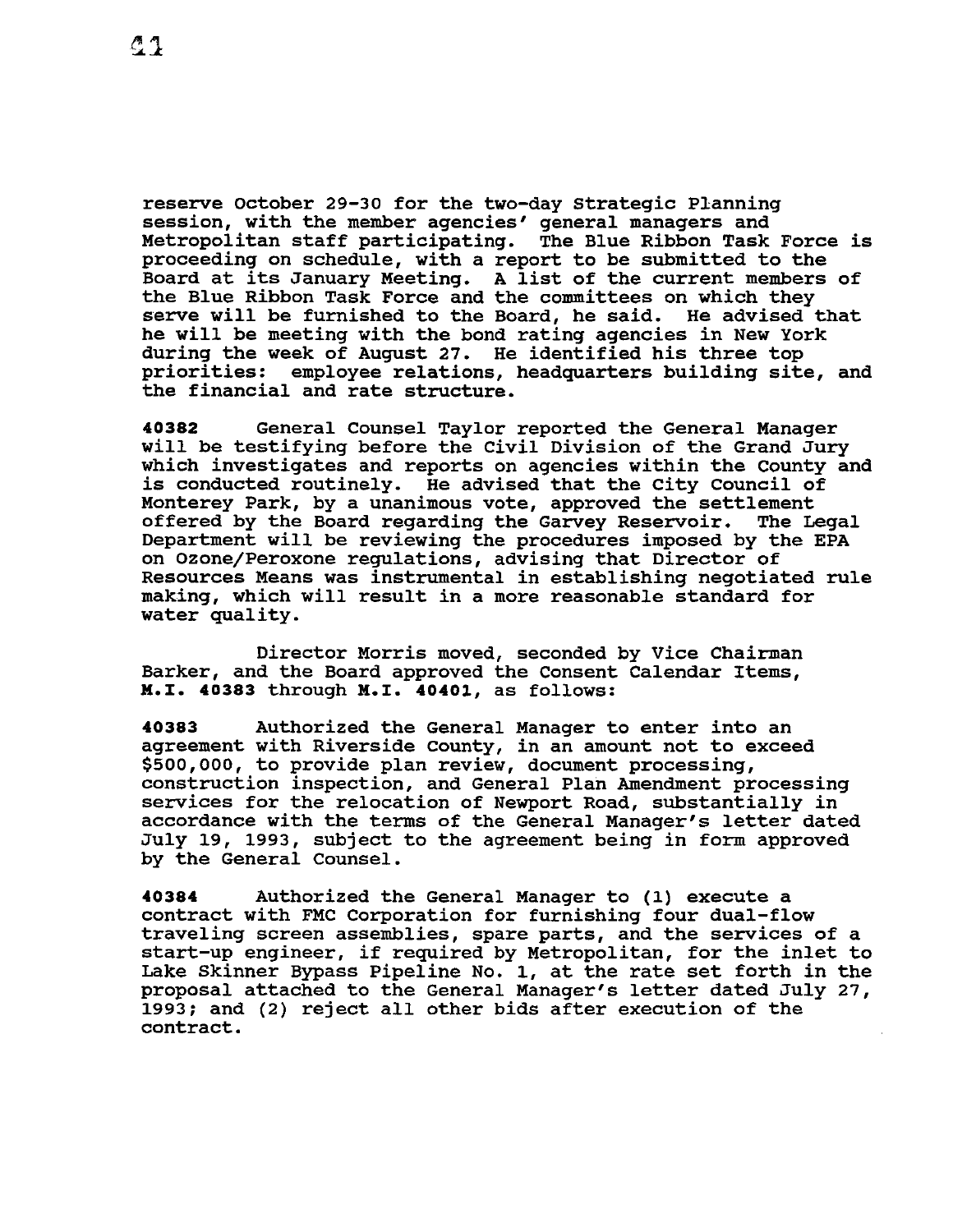40385 Authorized Revision No. 1 to Appropriation No. 589, an increase of  $$535,000$  to a total of  $$710,000$  from the Pay-As-You-Go-Fund, for construction of the seismic upgrading of the La Verne Facility maintenance shops building, as set forth in the General Manager's letter dated July 30, 1993.

40386 Authorized (1) the General Manager to have all work performed for design, purchase of materials, and installation of backflow prevention assemblies at all filtration plants and the La Verne Facility; and {2) Revision No. 1 to Appropriation No. 608, an increase of \$620,000 to a total of \$1,400,000 from the Pay-As-You-Go Fund, to finance the above work, as set forth in the General Manager's letter dated July 30, 1993.

40387 Adopted five Resolutions in the form transmitted with the General Manager's letter dated July 27, 1993, providing in substance that the District elects to be allocated that additional portion of revenue from taxes levied on redevelopment property which is attributable to either or both of the following: (1) any increase in the District's base year tax rate applied to incremental assessed value of project property; and {2) that portion of the increase in assessed valuation attributable to the annual inflation adjustment applied to the base year tax rate on the following specific redevelopment projects:

| Resolution 8414        | Brookhurst Commercial Corridor<br>Redevelopment Project, City of Anaheim                    |  |
|------------------------|---------------------------------------------------------------------------------------------|--|
| <b>Resolution 8415</b> | Commercial/Industrial Redevelopment<br>Project, City of Anaheim                             |  |
| <b>Resolution 8416</b> | Norco Redevelopment Project, Amendment<br>No. 3, City of Norco                              |  |
| <b>Resolution 8417</b> | Central Industrial Redevelopment<br>Project, Second Amendment, City of<br>Riverside         |  |
| <b>Resolution 8418</b> | Thousand Oaks Boulevard Redevelopment<br>Project, 1993 Amendments, City of<br>Thousand Oaks |  |

each Resolution entitled:

**Calculation** 

RESOLUTION OF THE BOARD OF DIRECTORS OF THE METROPOLITAN WATER DISTRICT OF SOUTHERN CALIFORNIA ELECTING TO RECEIVE ALLOCATION OF TAXES PURSUANT TO PROVISIONS OF THE COMMUNITY REDEVELOPMENT LAW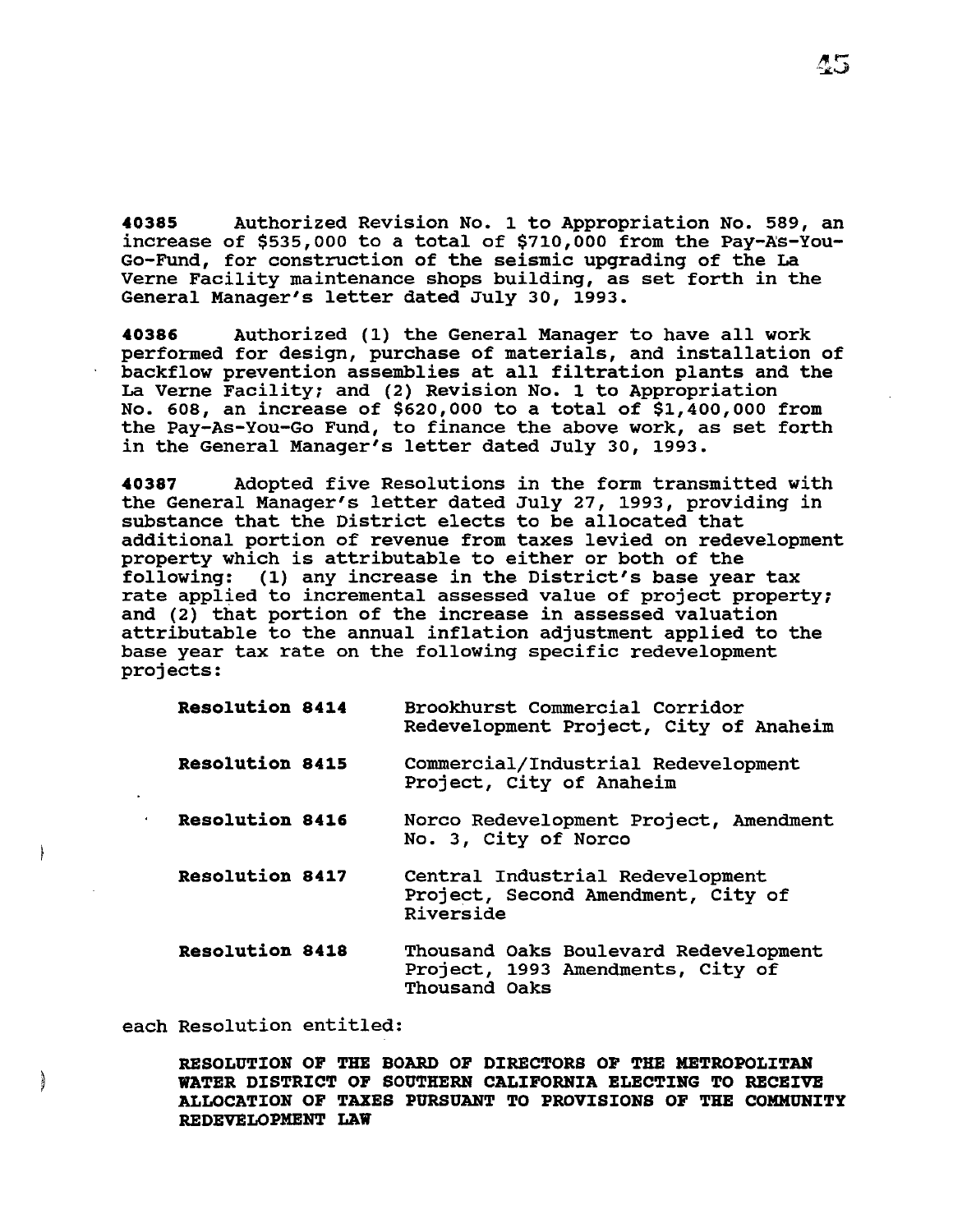**40388** Amended Sections 5200 and 5201 of the Administrative Code to read as set forth in Attachment A to the General Manager's letter dated July 23, 1993, to provide reference to the new funds established by the Board in connection with the sale and issuance of the water Revenue Refunding Bonds, 1993 Series B, and the waterworks General Obligation Refunding Bonds, 1993 Series B.

**40389** Amended Sections 4507(f) and 4514 of the Administrative Code to read as set forth in the General Manager's letter dated August 3, 1993, to accommodate automated communication system.

**40390** Authorized the General Manager to pay \$62,500 to the State Water Contractors (SWC) for consultant services for fiscal year 1993-94 related to Bay/Delta issues affecting the vested interests of the SWC, including Metropolitan, as set forth in the General Manager's letter dated August 3, 1993.

**40391** Authorized the General Manager to pay the State Water Contractors' membership dues for 1993-94 in the amount of \$201,150, as set forth in the General Manager's letter dated August 3, 1993.

**40392** Authorized the General Manager to pay Metropolitan's share of the budget of the Six Agency Fund for fiscal year 1993-94 in the amount of \$512,376, as set forth in the General Manager's letter dated August 23, 1993.

**40393** Approved membership in the Central City Association, and authorized the General Manager to pay the annual membership dues in the amount of \$5,340, and designated the General Manager as Metropolitan's representative to the association, as set forth in the General Manager's letter dated August 24, 1993.

Directors Bannister, Davenport, and Milne requested to be recorded as voting no.

Directors Kymla and Reed requested to be recorded as abstaining.

**40394** Expressed support for Assembly Bill 958 (Bronshvag-Kentfield), authorizing a public entity supplying water at retail to include reduced rates in its rate structure, as set forth in the General Manager's letter dated August 3, 1993.

**40395**  regarding conflicts of interest, as set forth in the General Manager's letter dated July 26, 1993. Expressed support for Assembly Bill 1869 (Brown)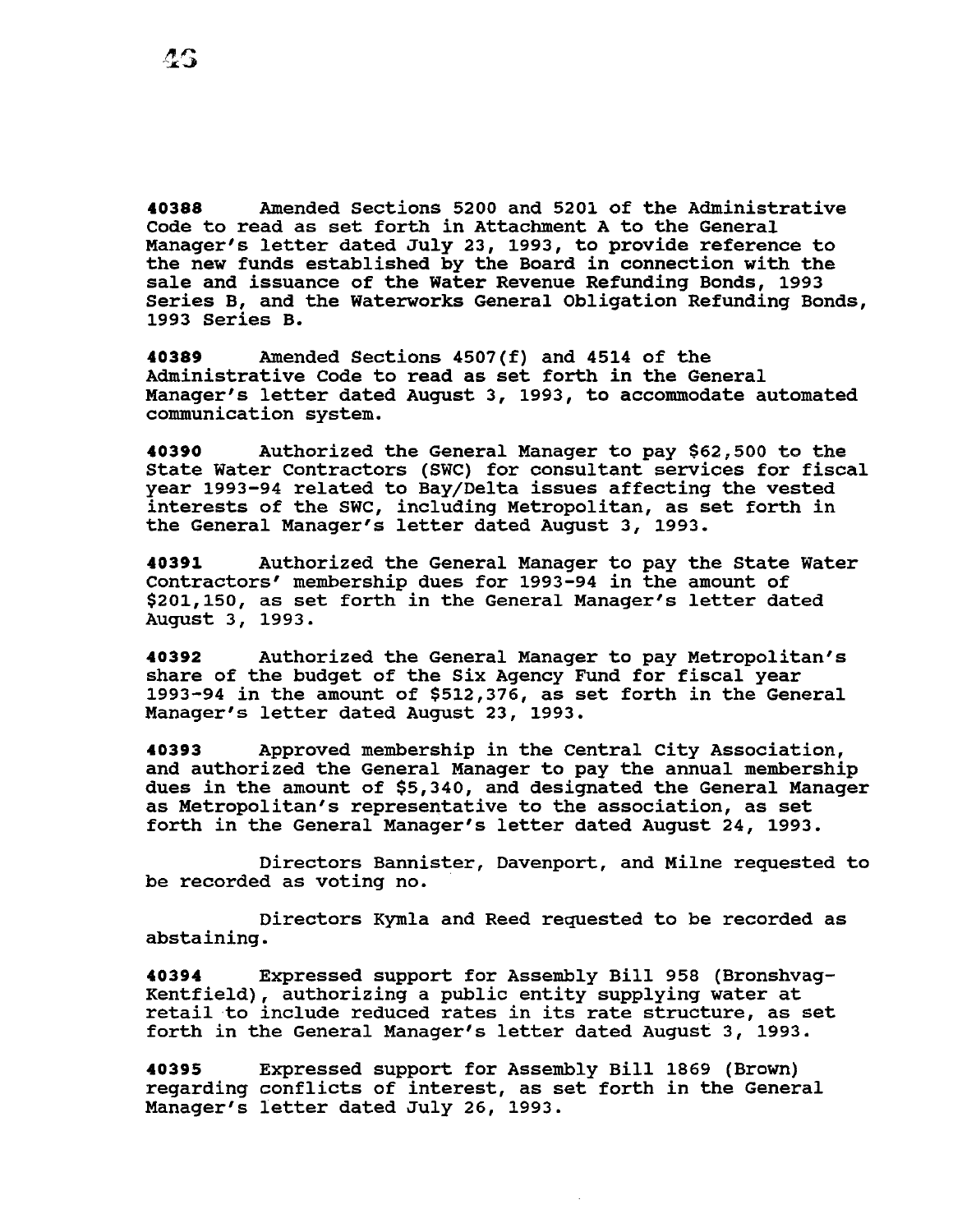**40396** Authorized staff to urge Assemblyman Cortese to change his bill, Assembly Bill 1222 regarding Water Transfers--Instream<br>Flows, into a two-year bill to allow the necessary time to into a two-year bill to allow the necessary time to study the complicated nature of the bill and address a number of desired amendments, as set forth in the General Manager's supplemental letter dated August 17, revised from his letter dated August 3, 1993.

**40397** Took no position on Assembly Bill 1497 (Peace), the California Job Creation Act of 1993, and directed staff to develop an administrative procedure to implement a California preference policy for the Engineering and Operations Committee and the Board to review, as set forth in the General Manager's supplemental letter dated August 17, 1993, revised from his letter dated August 2, 1993.

**40398** Expressed support for Senate Bill 517 ,(Bergeson)-- Mediation of Land Disputes--if it is amended to provide that mediation satisfies the settlement meeting provisions of CEQA, and that the mediator's report to the court, if there is no settlement, be limited to a statement of the issues which have been settled and those that remain to be resolved, without stating any recommendation, as set forth in the General Manager's letter dated July 27, 1993.

**40399** Expressed opposition to Senate Bill 12·34 (Bergeson) regarding reallocation of property taxes, unless:the bill is amended as shown in Attachment A to the General Manager's revised letter dated August 10, 1993.

**40400** Authorized the General Manager to support, and give aid to the sponsor of, legislation confirming that the Department of Water Resources has exclusive jurisdiction over dam and reservoir safety in accordance with the terms set forth in the General Manager's letter dated July 26, 1993.

Director Scott requested to be recorded as voting no.

goniti.

**40401** Expressed opposition to Assembly Bill 1384 (Costa)- extra-territorial condemnation for environmental mitigation- unless it is amended to provide that local agencies may condemn property outside their boundaries for environmental mitigation purposes, at least when such mitigation is a legal necessity for the project, as set forth in the General Manager's letter dated July 27, 1993.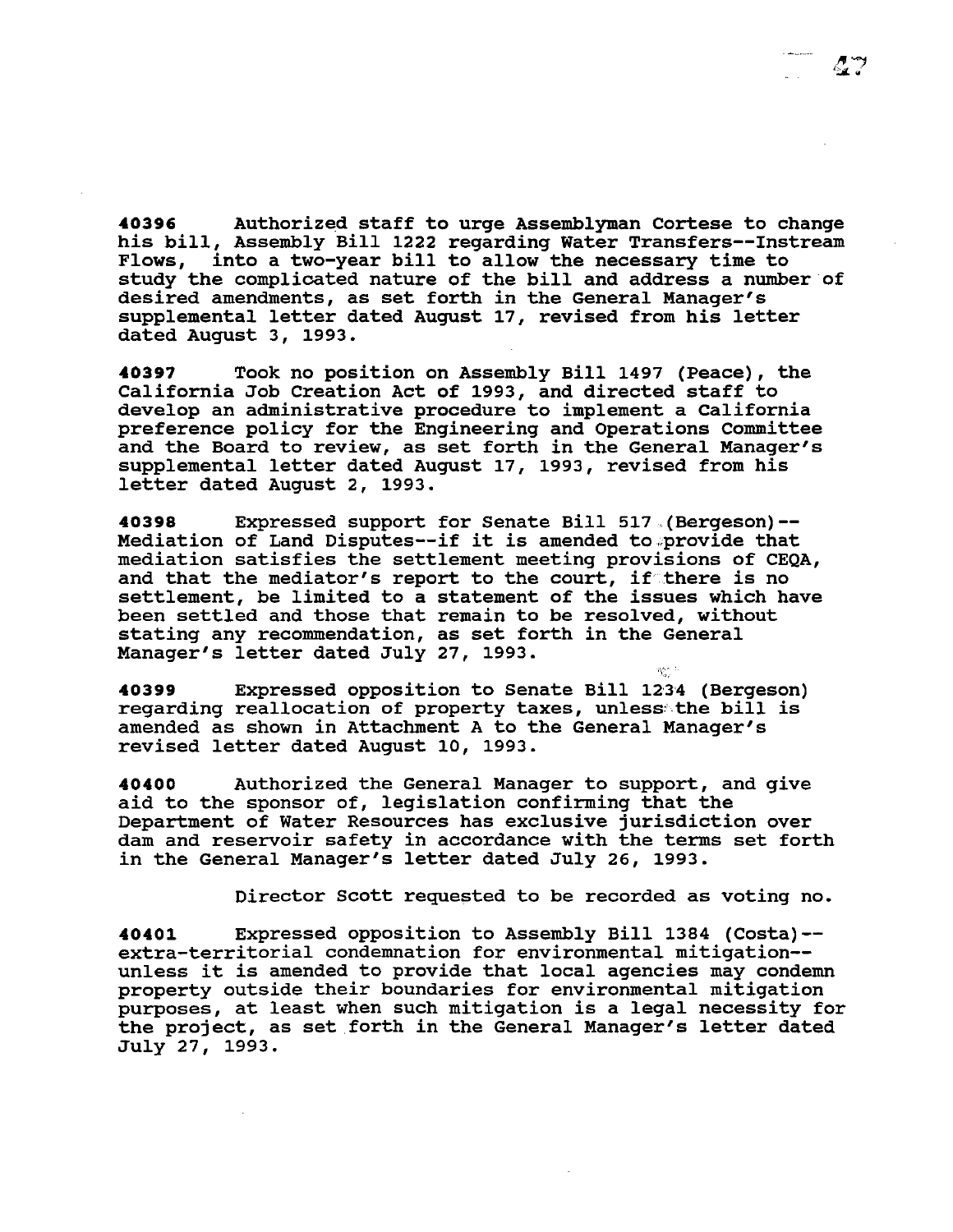**40402** Vice Chairman Miller moved, seconded by Director Blake and carried, approving a payment to ACWA of \$435 towards Metropolitan's 1993 annual membership dues, bringing the total annual dues payment to \$16,021, the amount originally requested by ACWA in its invoice dated october 9, 1992.

**40403** Vice Chairman Miller moved, seconded by Vice Chairman Blake and carried, and the Board expressed support, if amended, for Senate Bill 158 (Thompson), the California Heritage Lands Bond Act of 1993, as recommended in the General Manager's letter dated August 23, 1993.

**40404** Water Problems Committee Chairman Malburg moved, seconded by Vice Chairman Barker and carried, and the Board found that the joint participation proposal of the Western Municipal Water District with the City of Anaheim described in the General Manager's letter dated August 3, 1993, is consistent with the conditions and objectives of the 1993 Demonstration Local Storage Program.

Director Kazarian requested to be recorded as abstaining.

**40405** Water Problems Committee Chairman Malburg reported that Agenda Item 8-2, the General Manager's letter dated August 3, 1993, regarding transporting water to Metropolitan's service area, has been deferred.

**40406** Water Problems committee Chairman Malburg moved, seconded by Legal and Claims Committee Chairman Krauel and carried, amending Division III of the Administrative Code concerning annexations to read as set forth in Attachment A to the General Manager's letter dated July 29, 1993.

Director Scott requested to be recorded as abstaining.

**40407** Engineering and Operations-Committee Vice Chairman Frahm moved, seconded by Director Malburg and carried, authorizing the General Manager to enter into an agreement with Eastern Municipal Water District, subject to the agreement being in form approved by the General Counsel, for supplying untreated water, pumping capacity, and water treatment during outages of the Box Springs Feeder and Santa Ana Valley Pipeline in conjunction with operation of Eastern's proposed pipeline directly connecting Metropolitan's Mills Plant and the existing Mills Pumpback Facility adjacent to Lake Perris, substantially in accordance with the terms set forth in the General Manager's revised letter dated August 20, 1993, revised from the terms set forth in his letter dated August 13, 1993.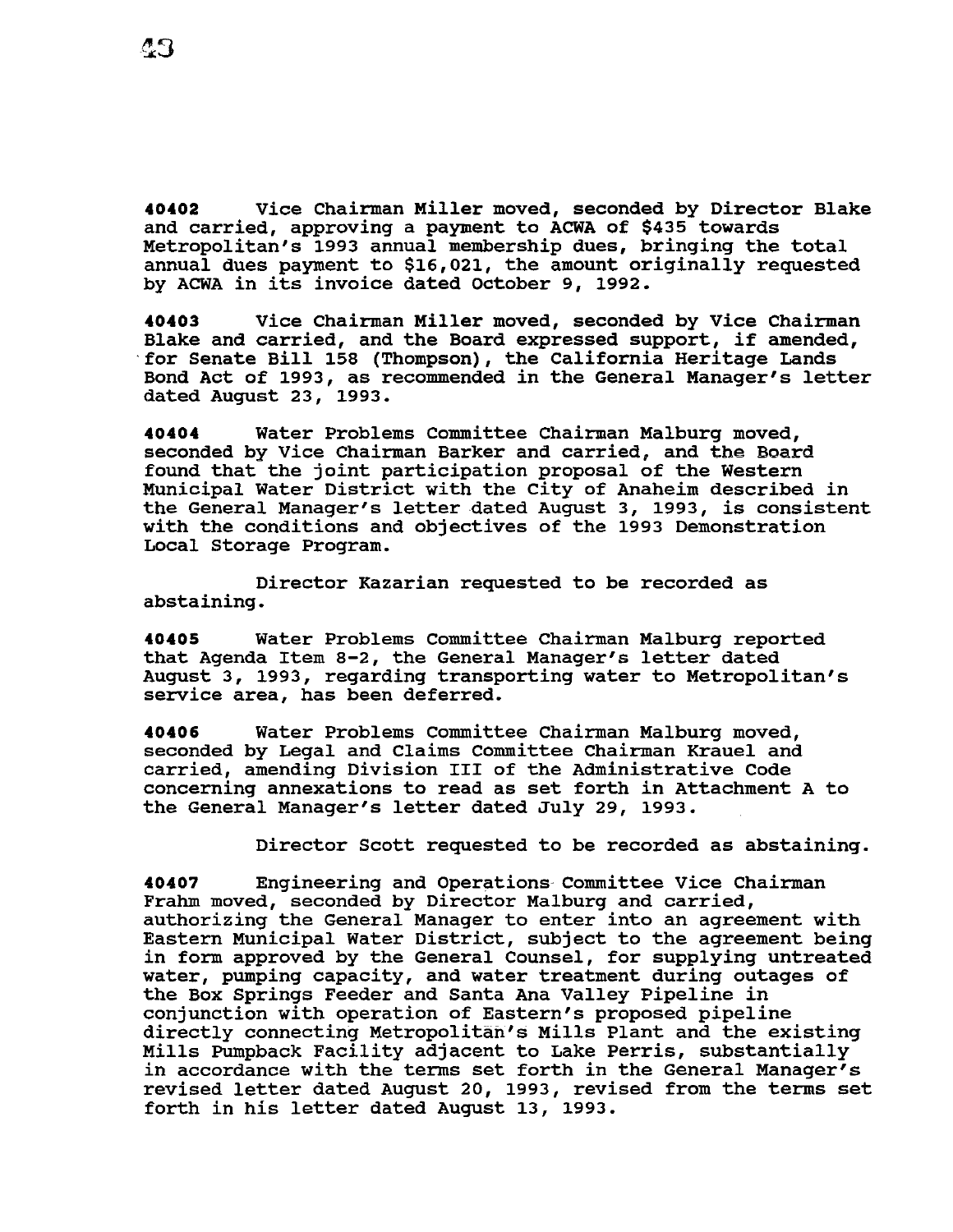**40408** Finance and Insurance Committee Vice Chairman Green moved, seconded by Engineering and Operations Committee Vice Chairman Frahm and carried, and the Board (1) authorized Revision No. 6 to Appropriation No. 557, an increase of \$120,000,000 to a total of \$160,000,000 from the 1992 Revenue Bond Construction Fund, for construction of the Henry J. Mills Filtration Plant Expansion No. 2; and (2) awarded a \$69,943,000 contract to M. A. Mortenson co. for the aforementioned construction, and authorized the General Manager to reject all other bids after the contract has been executed, as recommended in the General Manager's letter dated August 2, 1993.

**40409** Engineering and Operations Committee Vice Chairman Frahm moved, seconded by Finance and Insurance Committee Vice Chairman Green and carried, and the Board (1) certified that the Final EIR (FEIR) for the san Joaquin Reservoir Improvement Project has been completed in compliance with the California **Environmental Quality Act, and that the Board has reviewed and**  $\cdots$ considered the information contained in the FEIR prior to approving the project; (2) approved the floating cover alternative for the improvement project; (3) adopted the Statement of Findings and overriding Considerations and Mitigation Monitoring Plan that accompany the FEIR; and (4) authorized Revision No. 2 to Appropriation No. 561, an increase of \$2,183,000 to a total of \$2,933,000 from the 1991 Revenue Bond Construction Fund, for the proposed floating cover project, as recommended in the General Manager's letter dated July 28, 1993.

Director Morris requested to be recorded as abstaining.

**40410** Vice Chairman Miller moved, seconded by Vice Chairman Blake and carried, and the Board expressed (1) opposition to the provisions in S. 1195 (Boxer) and H.R. 350 (Edwards), that would (a) expand the scope of section 404 jurisdiction, (b) require adverse changes to the nationwide permit program, and (c) make adverse changes to the section 404(b)(1) guidelines as discussed in the General Manager's letter dated August 16, 1993; and (2) support, if amended as outlined in the alternatives presented in Attachment B to the foregoing letter, for s. 1304 (Baucus), all pertaining to the Wetlands Conservation and Regulatory Improvements Act.

**40411** Chairman Gage announced that Agenda Item 8-12, the General Manager's letter dated August 16, 1993, regarding policy principles, has been withdrawn.

 $\frac{1}{\epsilon^2}$ 

gebig.  $\mathcal{A}^{\pm}_{\alpha}$ riak<br>Virtus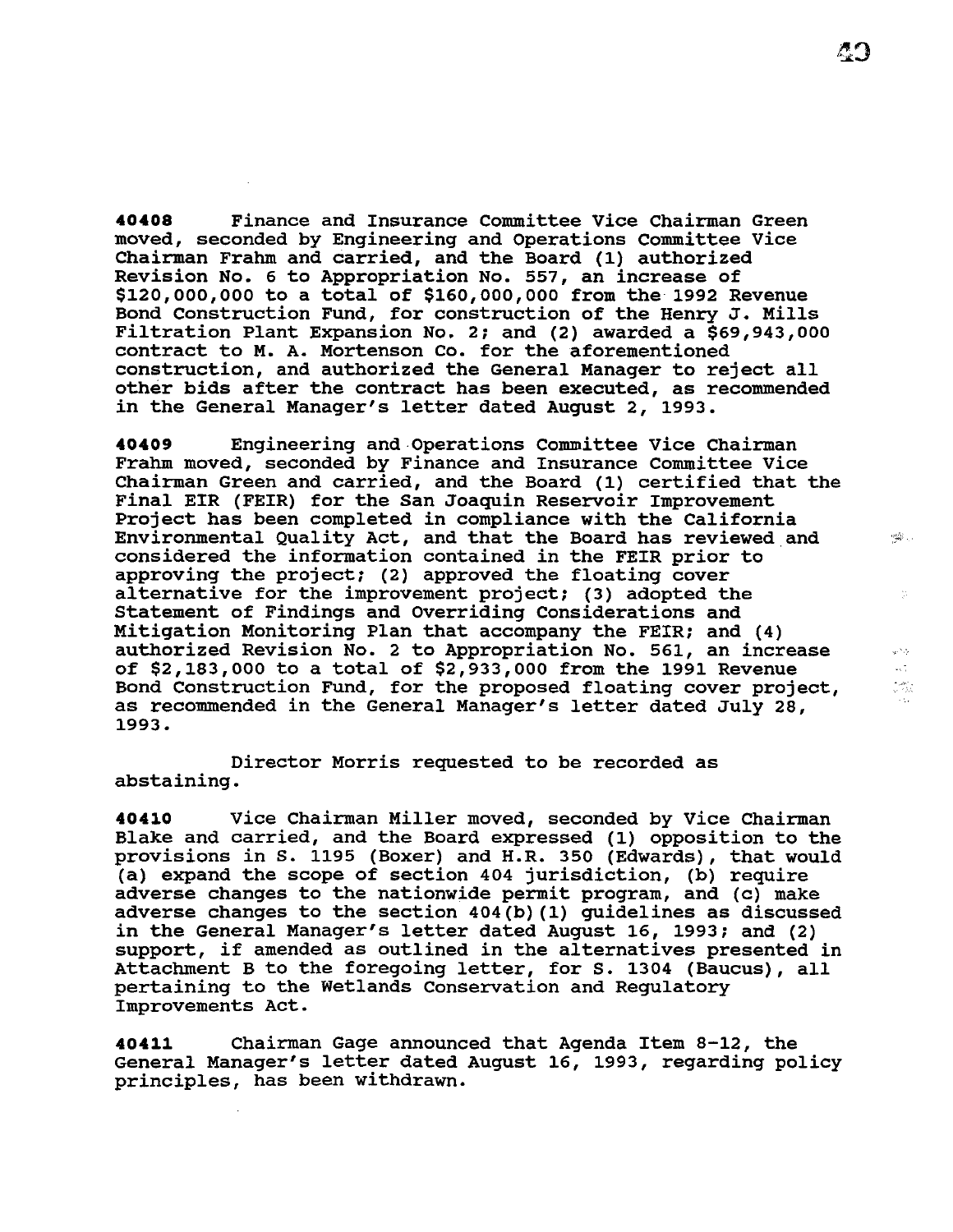**40412** The following listed communications were submitted for the information of the Board:

- a. Reports of the General Manager
	- i. Activities for the month of July, dated July 30, 1993.
	- ii. Operating data for the month of June, dated July 27, 1993.
- b. Report of the General Counsel on the activities of the Legal Department for the month of July, dated July 30, 1993.
- c. Report of the Auditor on the activities of the Audit Department for the month of July, dated July 26, 1993.
- d. Letter of the General Manager dated August 23, 1993, transmitting the Monthly Financial Report for the month of June.
- e. Letter of the General Manager dated July 23, 1993, transmitting the Quarterly Status Report for the Domenigoni Valley Reservoir Project.
- f. Letter of the General Manager dated July 28, 1993, reporting on Overview of Metropolitan's Oxidation (Ozone/PEROXONE) Retrofit Program.
- g. Letter of the General Manager dated July 27, 1993, transmitting the Quarterly Report on Changes in Funding Sources for Capital Program Expenditures.
- h. Letter of the General Counsel dated August 2, 1993, reporting on SWRCB Mono Basin Water Rights Proceedings.
- i. Letter of the General Manager dated August 3, 1993, reporting on San Gabriel Conjunctive-Use Project Update.
- j. Letter of the General Manager dated August 3, 1993, reporting on Ward Valley Low-Level Radioactive Waste Site.